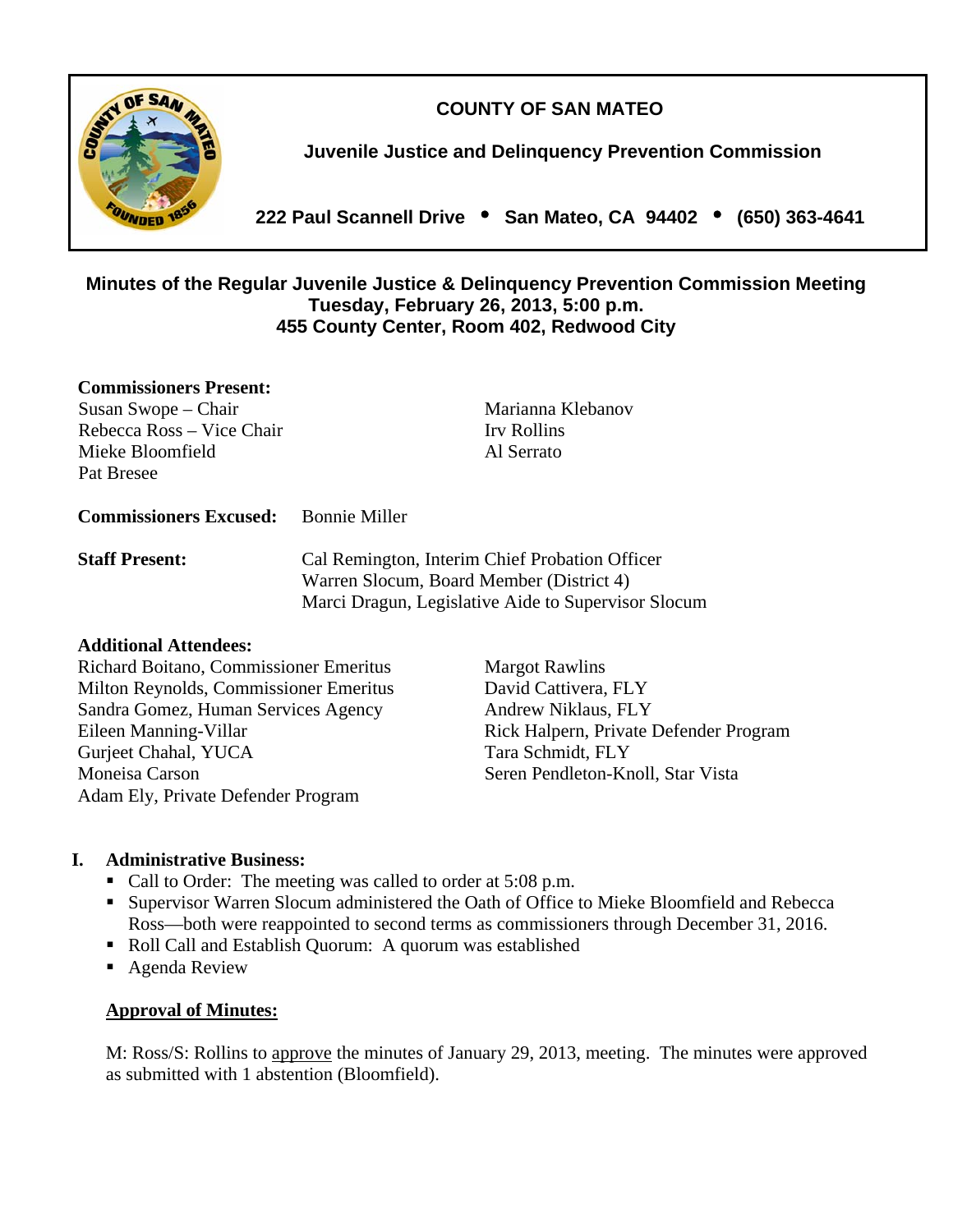## **II. Oral Communications:**

Eileen Manning-Villar introduced herself.

## **III. Presentation on the Private Defender Program—Rick Halpern, Managing Attorney for Juvenile Services**

Vice Chairperson Ross introduced Rick Halpern, Managing Attorney for Juvenile Services for the Private Defender Program (PDP). Mr. Halpern stated that he has been in his current role since January 2012, but has spent over 4 decades in the Private Defender Program.

- His office handles dependency and delinquency cases
- Mr. Halpern reviews all cases as they come in and assigns them to the appropriate attorney—there are approximately 30 attorneys on the Private Defender panel
- The Private Defender Program panel is staffed by private attorneys administered by the program
- Mr. Halpern meets monthly with the Presiding Juvenile Judge and the Deputy Chief of Probation to discuss issues of concern

Commissioner Serrato arrived at 5:25 p.m. Commissioner Klebanov arrived at 5:27 p.m.

- Mr. Halpern emphasized some areas of interest/concern are:
	- Direct Files (Proposition 21) cases that are filed by the District Attorney (DA) directly in the adult court without a fitness hearing
	- Disproportionate percentage of Hispanic youth detained in San Mateo County
	- More Specialty Courts (i.e., drug, mental health, education court) would address some of the fiscal challenges of the Courts

In response to a question from Vice Chairperson Ross, Chief Remington commented that the San Mateo County immigration policy is in the process of being rewritten to address ICE reporting protocol. He estimated the new policy, which must be vetted by the Courts, should be completed in about 6 weeks.

In response to a question from Supervisor Slocum, Chief Remington indicated that he is receptive to the idea of bringing the immigration policy before the JJDPC when completed. He mentioned that Supervisors Pine and Groom are very interested in the policy as well.

## **IV. Probation Remarks – Cal Remington, Interim Chief Probation Officer**

- Chief Remington stated that the Probation Department will reorganize and go back to separate Juvenile and Adult divisions—this structure fits current research as it relates to evidence-based practices.
- Vice Chairperson Ross commented that she and Commissioner Miller will be responsible for having ongoing monthly meetings with YSC staff to follow up on issues with the inspections (e.g. nutrition, football field, perimeter road, etc.)
- Chief Remington will look into available grant money through [The W. Haywood] Burns Institute to fund YSC projects.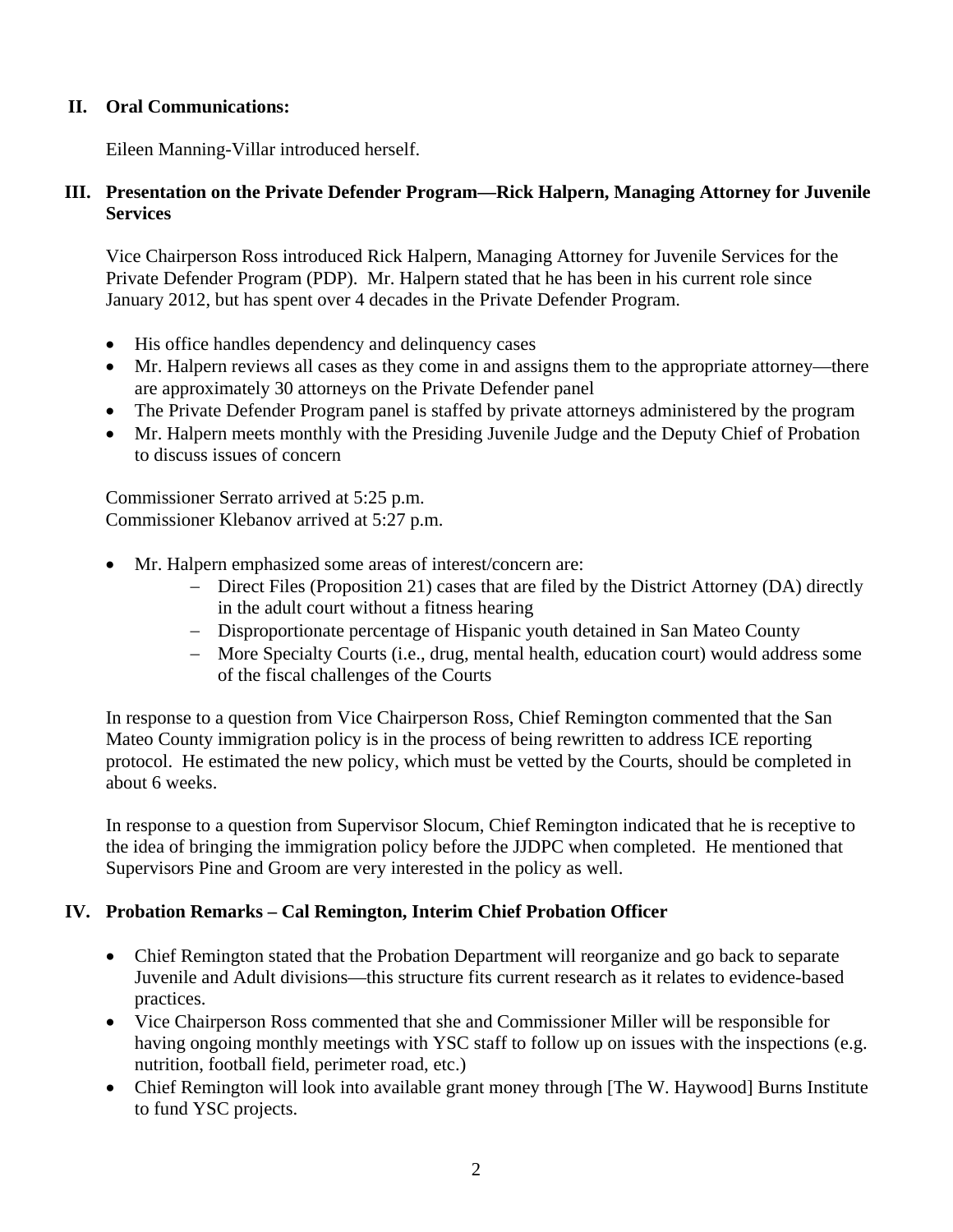## **V. Court Remarks**

None

## **VI. Consideration of Commission Meeting Place and Time**

- Chairperson Swope asked the commission to consider changing location and/or time for JJDPC monthly meetings in order to be more accessible to the general public.
- Vice Chairperson Ross suggested that if the commission is considering moving the meetings back to the YSC, that the commission get the exact details of how public access would be provided from Deputy Chief Brasil and propose a vote at the next meeting. The commission will also look into public transportation availability to the YSC.
- Commission Serrato stated that the concern with the YSC is the Brown Act—to make sure there was not a roadblock to public participation as a result of the security screening process.
- On commission consensus, the issue of changing location and/or time of monthly meeting will be placed on the March agenda.

## **VII. Review of Current Activities/Projects**

Education Advocacy (Rollins)

- Commissioner Rollins invited members of the commission and the general public to attend a meeting sponsored by San Mateo County Office of Education at the Sobrato Center in Redwood Shores on April 9 from 9:00 a.m. until noon—the emphasis will be on the issue of discipline and disproportionate suspensions and expulsions of Hispanic youth and youth of color.
- Commissioner Reynolds announced that the County Office of Education is also sponsoring the Zap the Gap conference at the Sobrato Center on March 11 from 9:00 a.m. until noon.

## Nominations (Miller)

 Chairperson Swope reported that she is in the process of setting up interviews for prospective commissioners, and she anticipates bringing them before the commission for consideration at the next meeting.

## Legislative (Klebanov)

 Commissioner Bresee provided information on upcoming bills in Sacramento. She commented that one of the bills of interest to her deals with setting up qualifications and training for attorneys representing youth in delinquency court.

## Inspections (Bloomfield)

- Commissioner Bloomfield suggested starting the annual inspection schedule earlier rather than waiting until April or May to receive the list of police stations from the Board of State and Corrections (formerly CSA). She recommended starting with the group homes.
- Commissioner Klebanov commented that the commission should allow at least 12 months between inspections for each facility.